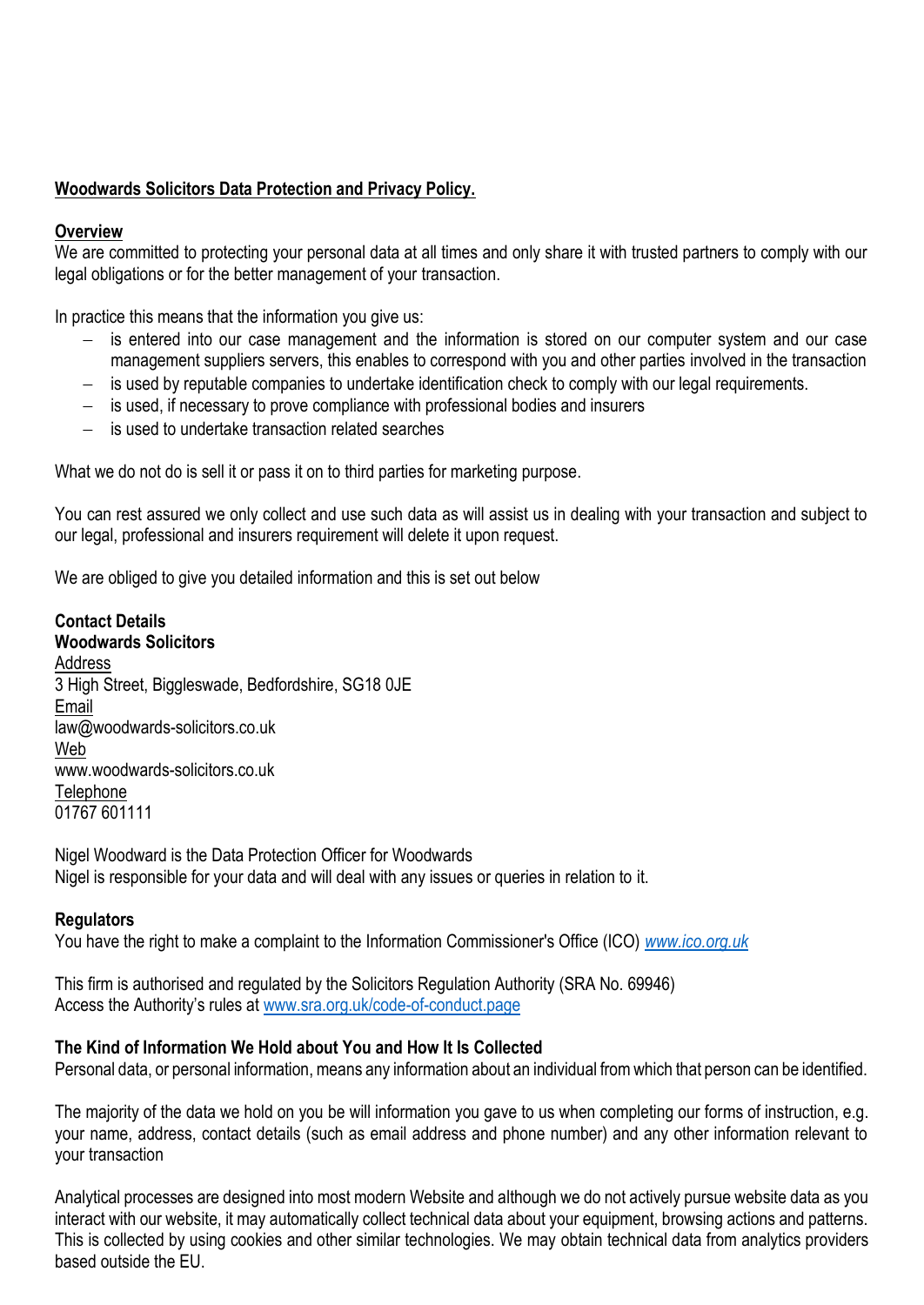# **How We Use Your Personal Data**

We will use your personal data:

- − during the course of the transaction in communication with you and interested parties in the transaction and afterwards to obtain feedback or provide you with details of our services.
- − when the law allows us to do so for our legitimate interests
- − when we need to comply with a legal or regulatory obligation.
- − only for the purposes (or a compatible purpose) for which it was collected,

It may be used without your specific consent provided the use is lawful.

**Legitimate Interest** means the interest of our business in conducting and managing our business to enable us to work efficiently for our mutual benefit.

**Comply with a legal or regulatory obligation** means processing your personal data where it is necessary for compliance with a legal or regulatory obligation that we are subject to.

The types of lawful basis that we will rely on to process your personal data from our Website are set out below:

- − to administer and protect our website (including troubleshooting, data analysis, testing, system maintenance, support, reporting and hosting of data. Such use would be necessary for our legitimate interests (for running our business, provision of administration and IT services, to prevent fraud), and to comply with a legal obligation.
- − to deliver relevant website content to you and measure or understand the effectiveness of the content. Such use would be necessary for our legitimate interests (to study how customers use our services, to develop them, to grow our business and to inform market strategy).
- to use data analytics to improve our website, services, customer relationships and experiences. Such use would be necessary for our legitimate interests (to define types of customers for our services, to keep our website updated and relevant, to develop our business and to inform our marketing strategy).
- − We usually do not require or rely on you specific consent as a legal basis for processing your data

A cookie may be used on our website, this is small text files placed on your computer which captures limited information about a website's users. You can set your browser to allow (all or some) cookies, to alert you that cookies are in use on the website or refuse cookies.

For general information about cookies please visit [www.allaboutcookies.org.](http://www.allaboutcookies.org/)

## **Third-Party Links**

Our website may include links to third-party websites, plug-ins and applications. Clicking on those links or enabling those connections may allow third parties to collect or share data about you. We do not control these third-party websites and are not responsible for their privacy statements.

## **Disclosures of Your Personal Data**

We may have to share your personal data with the parties set out below:

- − External Third Parties, IT service providers. Professional bodies, statutory agencies, insurers and Professional Advisers and third party providers of professional services.
- − New business owners who agree to use your personal data in the same way as set out in this privacy notice.

All third parties are obliged to respect the security of your personal data and to treat it in accordance with the law. Thirdparty service providers should only process your personal data for specified purposes and should not use your personal data for their own purposes.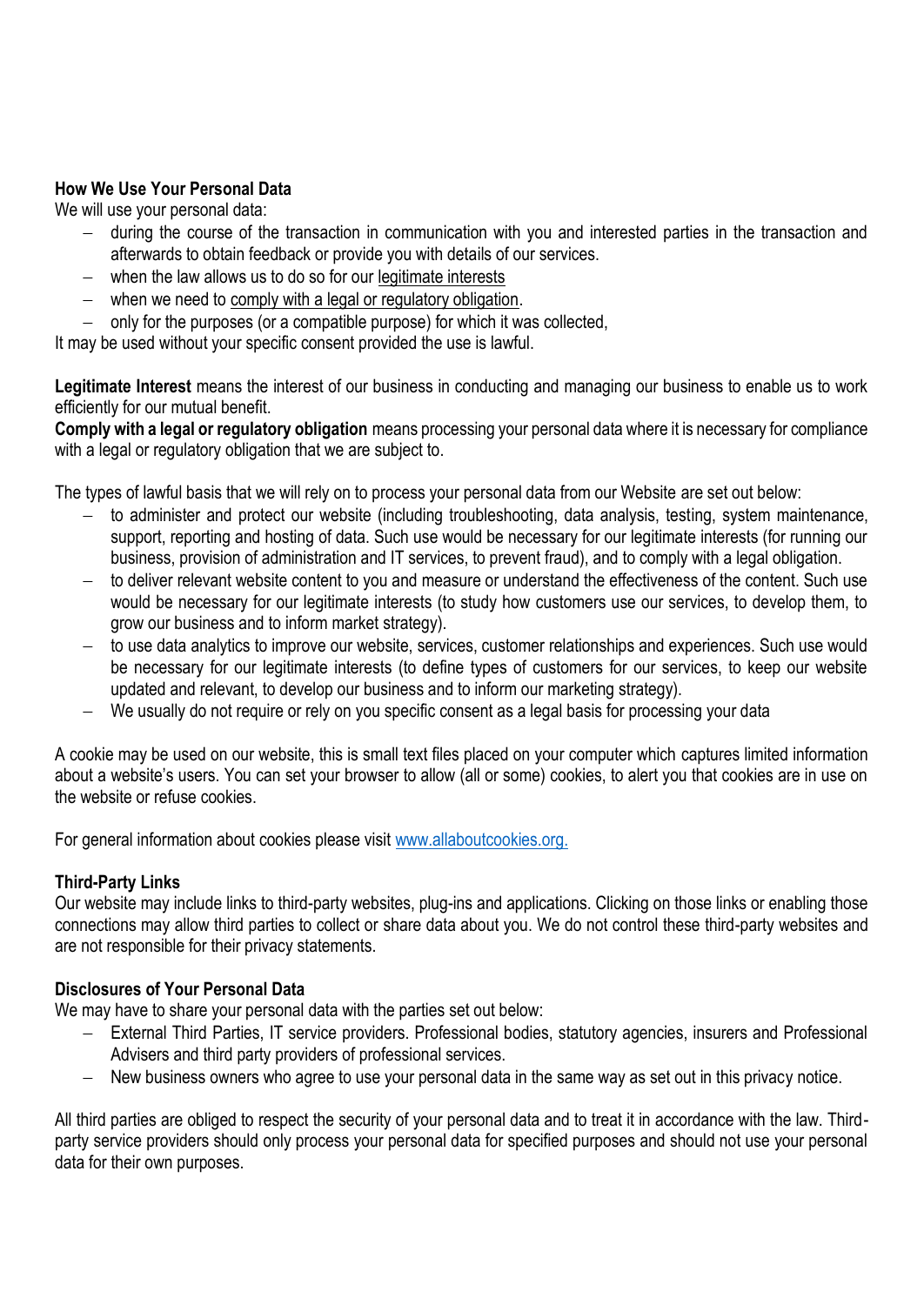# **External Third Parties**

Includes:

- Service providers acting as processors based in the UK who provide IT and system administration services.
- − Professional advisers acting as processors including lawyers, bankers, auditors and insurers based in the UK who provide consultancy, banking, legal, insurance and accounting services.
- HM Revenue and Customs, regulators and other authorities acting as processors based in the UK who require reporting of processing activities in certain circumstances.

# **Data Security**

Appropriate security measures are taken to prevent your personal data from being lost, accessed in an unauthorised way, altered or disclosed. Access to your personal data is limited to those employees, agents, contractors and other third parties who have a business and need to know. They will only process your personal data on our instructions and they are subject to a duty of confidentiality.

When legally required to do so we will notify you and any applicable regulator of a data breach.

# **International Transfers**

If the law permits may we transfer your personal data outside the European Economic Area (EEA).

# **Data Retention**

We will only retain your personal data for as long as necessary to fulfil the purposes we collected it for, or for satisfying any legal, accounting, or reporting requirements.

To determine the appropriate retention period for personal data, we consider the amount, nature, and sensitivity of the personal data, the potential risk of harm from unauthorised use or disclosure of your personal data, the purposes for which we process your personal data and whether we can achieve those purposes through other means, and the applicable legal requirements.

# **Your Legal Rights**

Under certain circumstances, you have rights under the data protection laws in relation to your personal data. Your rights are listed below, and more detail can be found in the glossary below:

- o Request access to your personal data.
- o Request correction of your personal data.
- o Request erasure of your personal data.
- $\circ$  Object to processing of your personal data.
- o Request restriction of processing your personal data.
- o Request transfer of your personal data.
- o Right to withdraw consent.

If you wish to exercise any of the rights set out above, please contact us.

You will not have to pay a fee to access your personal data (or to exercise any of the other rights). However, we may charge a reasonable fee if your request is clearly unfounded, repetitive or excessive. Alternatively, we may refuse to comply with your request in these circumstances.

We may need to request specific information from you to help us confirm your identity and ensure your right to access your personal data (or to exercise any of your other rights).

# **Glossary**

**Request access** to your personal data (commonly known as a "data subject access request"). This enables you to receive a copy of the personal data we hold about you and to check that we are lawfully processing it.

**Request correction** of the data that we hold about you. This enables you to have any incomplete or inaccurate data we hold about you corrected, though we may need to verify the accuracy of the new data you provide to us.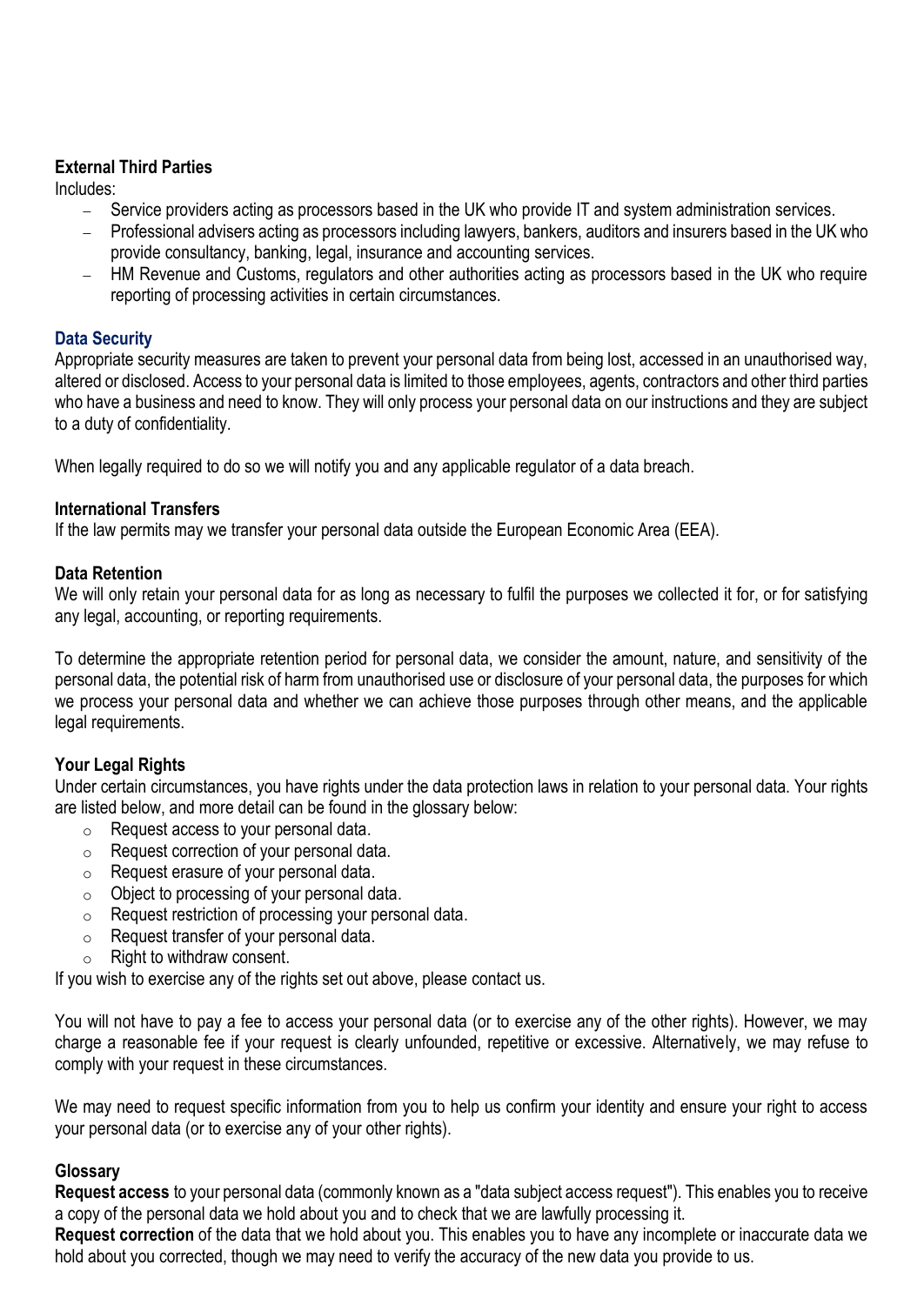**Request erasure** of your personal data. This enables you to ask us to delete or remove personal data where there is no good reason for us continuing to process it. You also have the right to ask us to delete or remove your personal data where you have successfully exercised your right to object to processing (see below), where we may have processed your information unlawfully or where we are required to erase your personal data to comply with local law. Note, however, that we may not always be able to comply with your request of erasure for specific legal reasons which will be notified to you, if applicable, at the time of your request.

**Object to processing** of your personal data where we are relying on a legitimate interest (or those of a third party) and there is something about your particular situation which makes you want to object to processing on this ground as you feel it impacts on your fundamental rights and freedoms. You also have the right to object where we are processing your personal data for direct marketing purposes. In some cases, we may demonstrate that we have compelling legitimate grounds to process your information which override your rights and freedoms.

**Request restriction of processing** of your personal data. This enables you to ask us to suspend the processing of your personal data in the following scenarios: (a) if you want us to establish the data's accuracy; (b) where our use of the data is unlawful but you do not want us to erase it; (c) where you need us to hold the data even if we no longer require it as you need to establish, exercise or defend legal claims; or (d) you have objected to our use of your data but we need to verify whether we have overriding legitimate grounds to use it.

**Request the transfer** of your personal data to you or to a third party. We will provide to you, or a third party you have chosen, your personal data in a structured, commonly used, machine-readable format. This right only applies to automated information which you initially provided consent for us to use or where we used information to perform a contract with you. **Withdraw consent at any time** where we are relying on consent to process your personal data. However, this will not affect the lawfulness of any processing carried out before you withdraw your consent. If you withdraw your consent, we may not be able to provide certain services to you. We will advise you if this is the case at the time you withdraw your consent.

## **Price Transparency Information**

### **Fees & Expenses**

### **Conveyancing**

All solicitors are required to publish details of their fees. The theory behind this is that that potential client know what they are likely to pay and can make a judgement on this information.

We have always prided ourselves on giving a clear and understandable Estimate of fees at the beginning of every transaction, with no hidden fees. My simple philosophy is that I treat others how I like to be treated, that is, when I get a price for work to be done that's what I want to pay.

Personally I suspect the idea is flawed firstly because it is concentrating on price rather than service and because clients will be drawn in by low headline figure (we all like a bargain) but there are other fees which are set out somewhere in the small print in an additional fees table with the impression that the events which will lead to these being charged are not common but they are probably much more likely than you think.

My advice would always be to telephone the firm of solicitors you are thinking of instructing and see if you can speak to the solicitor who will actually be dealing with your matter, if you can, that's a good sign and it will also give you the opportunity of having any queries you may have answered; then see how quickly you get confirmation of their fees.

Please telephone me to so we can discuss the transaction or alternatively give me the following information in an email, this will enable me to give you an accurate estimate.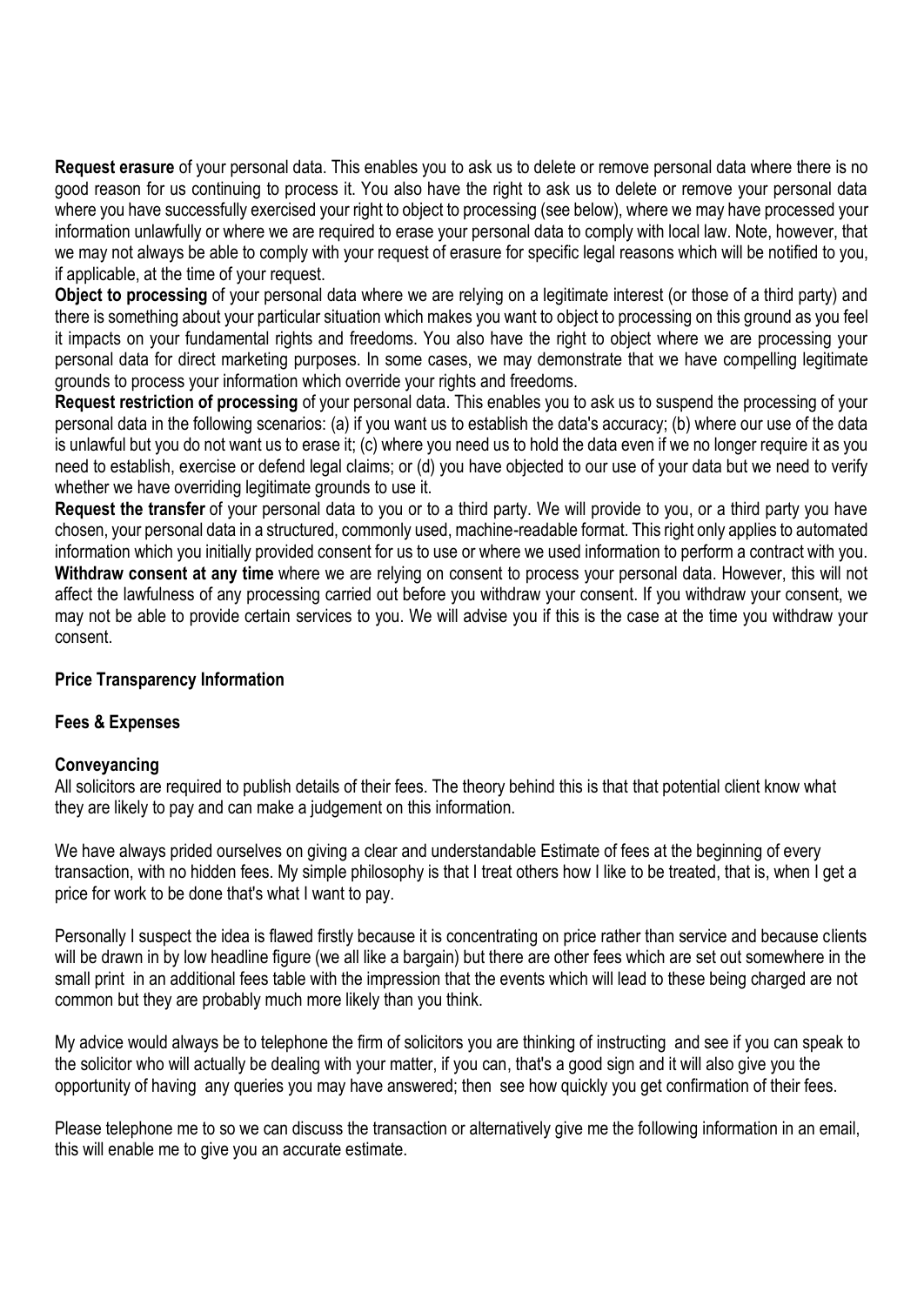## **Purchase**

- 1. Purchase price
- 2. Is the property Freehold or Leasehold?
- 3. Do you own any other property?
- 4. Have you previously owned or had an interest in a property in any part of the world?
- 5. Do you intend to live in the property as your main home?
- 6. Do you require a mortgage?
- 7. Are you purchasing under help to buy scheme?
- 8. Where is the property located?
- 9. Is it a new build or an existing property?

# **Sale**

10. Sale price

11. Is the property Freehold or Leasehold?

## **Commercial Conveyancing**

I will need to discuss your requirements before giving an estimate, please telephone.

## **Wills**

If you telephone or email us we will provide you with our Will Pack which provides details of our fees for preparation of typical Wills

## **Lasting Power of Attorney**

If you telephone or email us we will provide you with our LPA pack which provides full details of our fees.

### **Probate**

Probate is charged at an hourly rate and the total fee will vary depending on how long is spent doing the work

Set out below is indication of fees and expenses you are likely to incur.

## **Purchase of a freehold residential property (up to £500,000)**

| WOODWARDS COSTS                |        |      |        |
|--------------------------------|--------|------|--------|
| <b>Woodwards Costs</b>         | 625.00 |      |        |
| V.A.T (20%)                    | 125.00 |      |        |
| Total                          | 750.00 |      | 750.00 |
| <b>WOODWARDS FEES</b>          |        |      |        |
| <b>Bank Transfer Fee</b>       | 30.00  |      |        |
| V.A.T (20%)                    | 6.00   |      |        |
| <b>ID</b> Verification         | 10.00  |      |        |
| V.A.T (20%)                    | 2.00   |      |        |
| Total                          | 48.00  |      | 48.00  |
| <b>EXPENSES SUBJECT TO VAT</b> |        |      |        |
| *Local, Water & Environmental  | 234.80 |      |        |
| V.A.T (20%)                    | 46.96  |      |        |
| <b>SDLT</b> submission fee     | 1.80   |      |        |
| V.A.T (20%)                    | 0.36   |      |        |
| Total                          | 283.92 |      | 283.92 |
| <b>EXPENSES</b>                |        |      |        |
| <b>Land Registry Search</b>    |        | 3.00 |        |
| <b>Land Charges Search</b>     |        | 4.00 |        |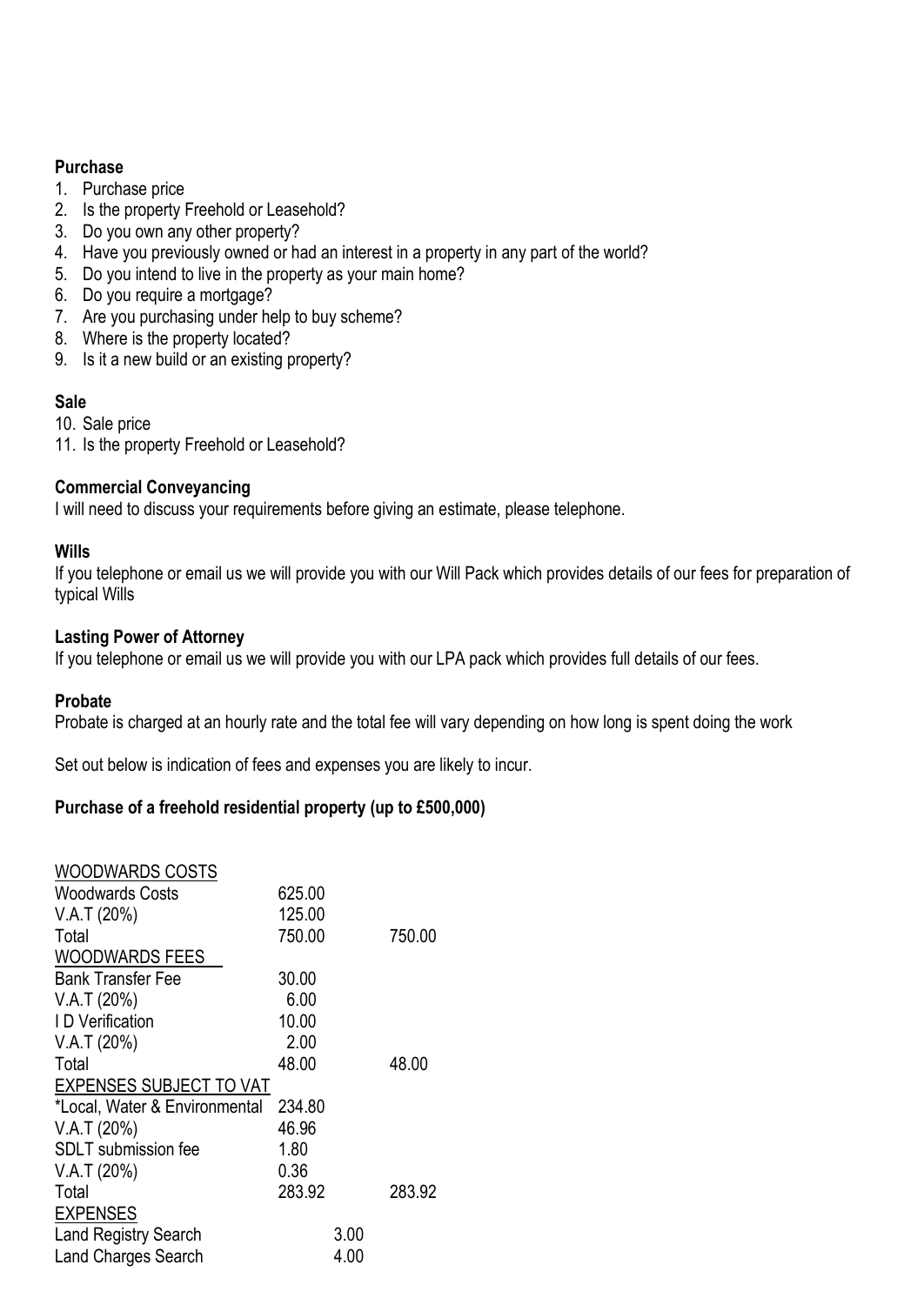| Copy of Land Register | 6.00        |  |  |
|-----------------------|-------------|--|--|
| Total                 | 13.00 13.00 |  |  |

TOTAL COSTS, FEES & EXPENSES

## **Sale of a freehold residential property (up to £500,000)**

| <b>WOODWARDS COSTS</b>   |        |        |
|--------------------------|--------|--------|
| <b>Woodwards Costs</b>   | 625.00 |        |
| V.A.T (20%)              | 119.00 |        |
| Total                    | 714.00 | 714.00 |
| <b>WOODWARDS FEES</b>    |        |        |
| <b>Bank Transfer Fee</b> | 30.00  |        |
| V.A.T (20%)              | 6.00   |        |
| I D Verification         | 10.00  |        |
| V.A.T (20%)              | 2.00   |        |
| Total                    | 48.00  | 48.00  |
| <b>EXPENSES</b>          |        |        |
| Copy of Land Register    | 12.00  |        |
| Total                    | 12.00  | 12.00  |
|                          |        |        |

## TOTAL COSTS, FEES & EXPENSES

We do not charge extra if you obtain a mortgage provided the mortgage company also instruct us (most do)

The following expenses vary depending on the price paid.

### **Stamp Duty Land Tax**

#### Stamp Duty or Land Tax

This depends on the purchase price of your property. You can calculate the amount you will need to pay by using [HMRC's website](https://www.tax.service.gov.uk/calculate-stamp-duty-land-tax/#/intro) or if the property is located in Wales [by using the Welsh Revenue Authority's website here..](https://beta.gov.wales/land-transaction-tax-calculator)

**Land Registry Fees** (see schedule below) Most transaction attract the lower fee but the most common exceptions are the purchase of a new build or a property which is not registered at the Land Registry (which it maybe if it has not been sold for 20+ years)

## **Help to Buy Purchase**

We charge an additional £200 + VAT

### **Buy to Rent**

We charge an additional £200 + VAT if the property already has a tenant living in it.

#### **New Build**

We do not charge anything extra but the developer's solicitors often charge a document fee, usually between a £100 -£200 plus VAT.

#### **Lease Sale and Purchase**

We charge an additional £200 + VAT. The landlord / management company will usually charge a registration fee usually between a £100 -£400 plus VAT.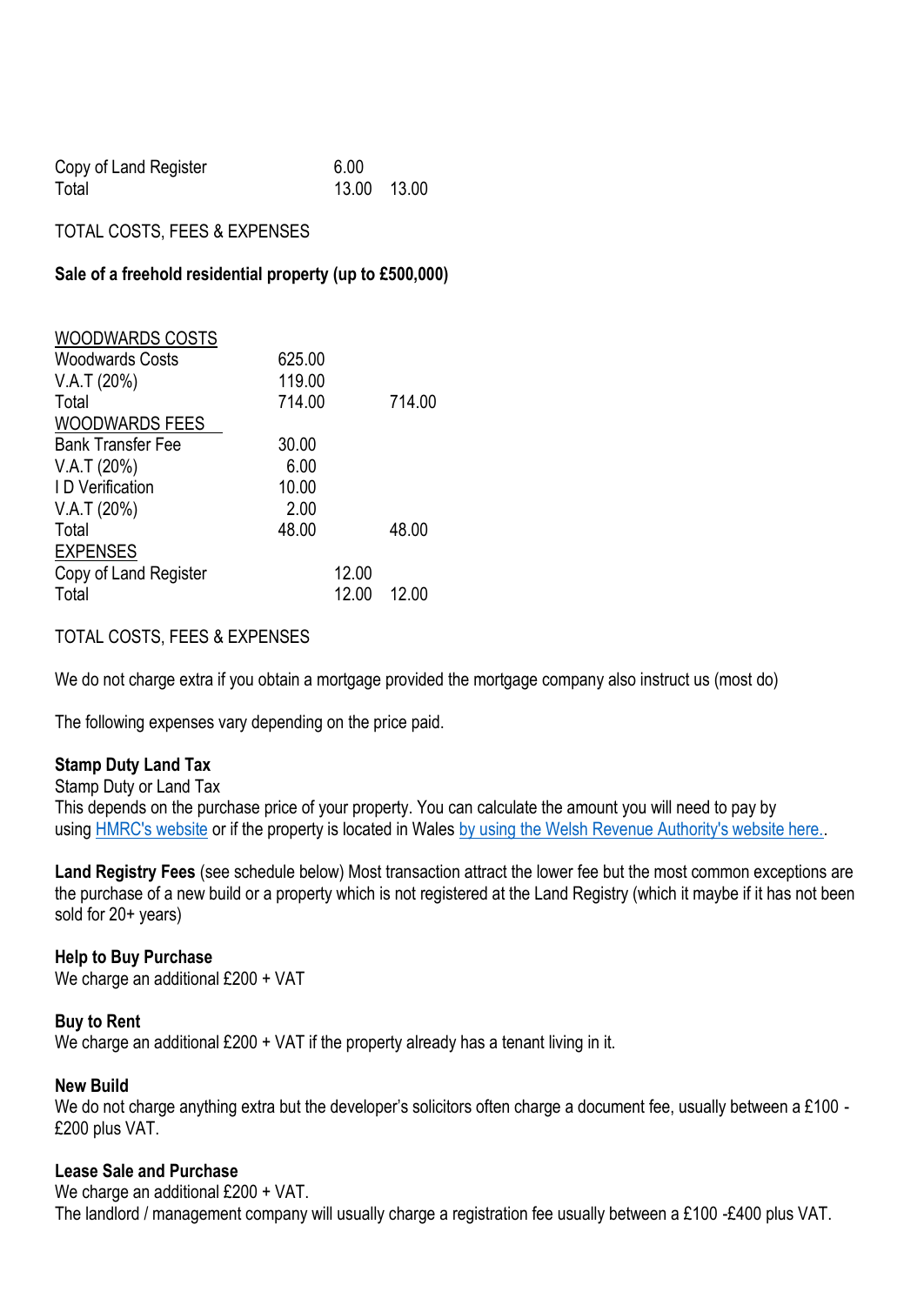Our fees cover all of the work required to complete the purchase of the property, including dealing with registration at the Land Registry and dealing with the payment of Stamp Duty Land Tax (Stamp Duty) if the property is in England, or Land Transaction Tax (Land Tax) if the property you wish to buy is in Wales.

## **How long will my house purchase take?**

The average process takes between 6-10 weeks but will depend on a number of factors such as length and stability of the chain.

## **What do you do?**

Below we outlined what we do:

- Take your instructions
- Set file up.
- Receive and advise on contract documents
- Carry out searches
- Make any necessary enquiries of seller's conveyancer
- Advise on documents and information received
- Advise on mortgage offer
- Arrange for signature of documents
- Agree completion date (date from which you own the property)
- Exchange contracts and notify you that this has happened
- •
- Arrange for all monies needed to be received from lender and you
- Complete purchase
- Deal with payment of Stamp Duty/Land Tax
- Deal with application for registration at Land Registry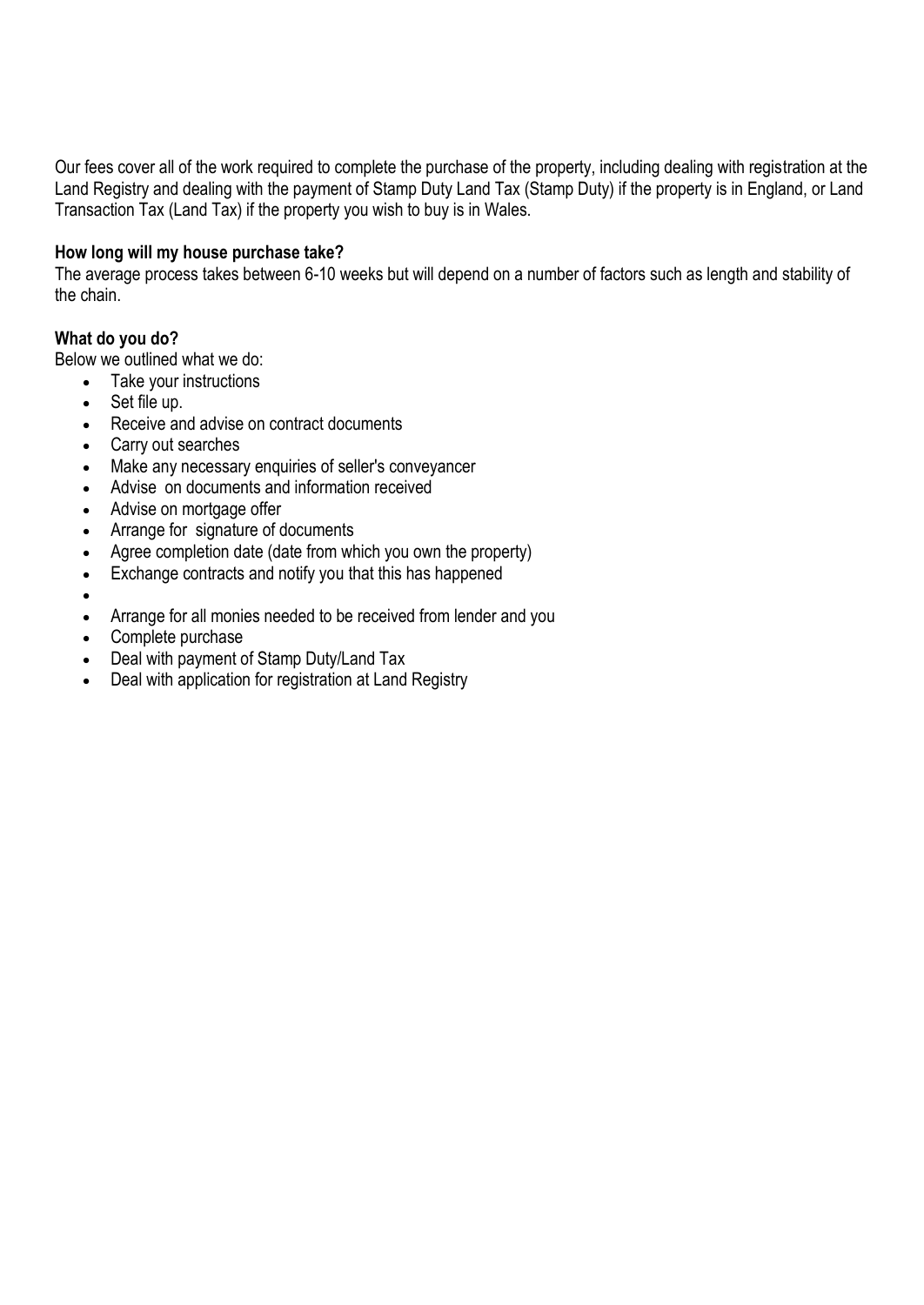## **CLIENT CARE STATEMENT AND TERMS & CONDITIONS OF BUSINESS**

### **CLIENT AGREEMENT**

Our services will be provided in accordance with this Client Care Statement and Terms and Conditions of **Business** 

## **RESPONSIBILITY FOR YOUR WORK**

Nigel Woodward will primarily be responsible for this matter. An alternative Solicitor or Legal Executive may be employed during holiday and other periods of absence.

#### **CUSTOMERS SERVICE PROCEDURE**

We are confident that we will give you a high quality service.

If there is any aspect of our service with which you are unhappy, we will adopt the following Customers Service **Procedure** 

Initially Nigel Woodward will see whether he can resolve any differences on an informal basis, if this is not possible, you will be invited to put in writing details of your concerns and he will give a full written reply in response.

If the complaint is still not resolved at the end of this complaints process you have the right to refer your complaint to the Legal Ombudsman at PO Box 6806, Wolverhampton WV1 9WJ; telephone: 0300 555 0333; (**www.legalombudsman.org.uk)**. Normally, you will need to bring a complaint to the Legal Ombudsman within six months of receiving a final written response from us about your complaint.

It is important that you immediately raise your concerns with us. We value your custom, we endeavour to please and would not wish to think you have any reason to be unhappy with our services.

### **INSTRUCTIONS**

If more than one person instructs us, we may accept instructions from any individual and you agree to be bound by those instructions. Information provided or given to an individual will be deemed to be given or received by all parties.

In the event that any transaction falls through these condition shall apply to any subsequent transaction.

We are authorised, unless otherwise agreed, to take such action as we think necessary to obtain the required result. We shall not refer to you for specific instructions every time we take a step.

## **CHANGE OF CIRCUMSTANCES**

You must immediately bring to our attention information; that could be relevant or influence our advice or acting for you.

#### **GOOD FAITH**

Information provided by you should be accurate; if it is not, we will not be liable for any loss arising from the information

#### **FEES**

When possible, our Conveyancing work is carried out on a fixed fee basis. The fixed fee includes all conventional work associated with a typical none contentious Conveyancing transaction. If additional legal services are required, a supplemental fee for the extra work involved will be charged, we will endeavour to agree this in advance. We reserve the right to withdraw from the transaction should an agreement not be reached and in these circumstances we will not charge our fee but will not be liable for any fees charged by any other party to complete the transaction.

If we charge on an hourly rate, our charge will be £250 per hour. Value Added Tax (VAT) will be added to our fees at the prevailing rate.

Money held by us on your behalf may be taken in payment or part payment of our invoice and expenses.

You remain liable for payment of expenses, whatever the outcome of your transaction.

A statement of the all known fees and expenses will be prepared prior to completion of the transaction and any balance due must be paid prior to completion and our fees and unpaid expenses will be deducted from any money received to complete the transaction.

If you have any query about the bill, you should contact us straight away.

#### **COMMUNICATION**

We will communicate with you and other people who have an interest in the transaction by such methods as we consider appropriate but will have regard to any preference you have expressed. We are not responsible for the security of any correspondence once sent.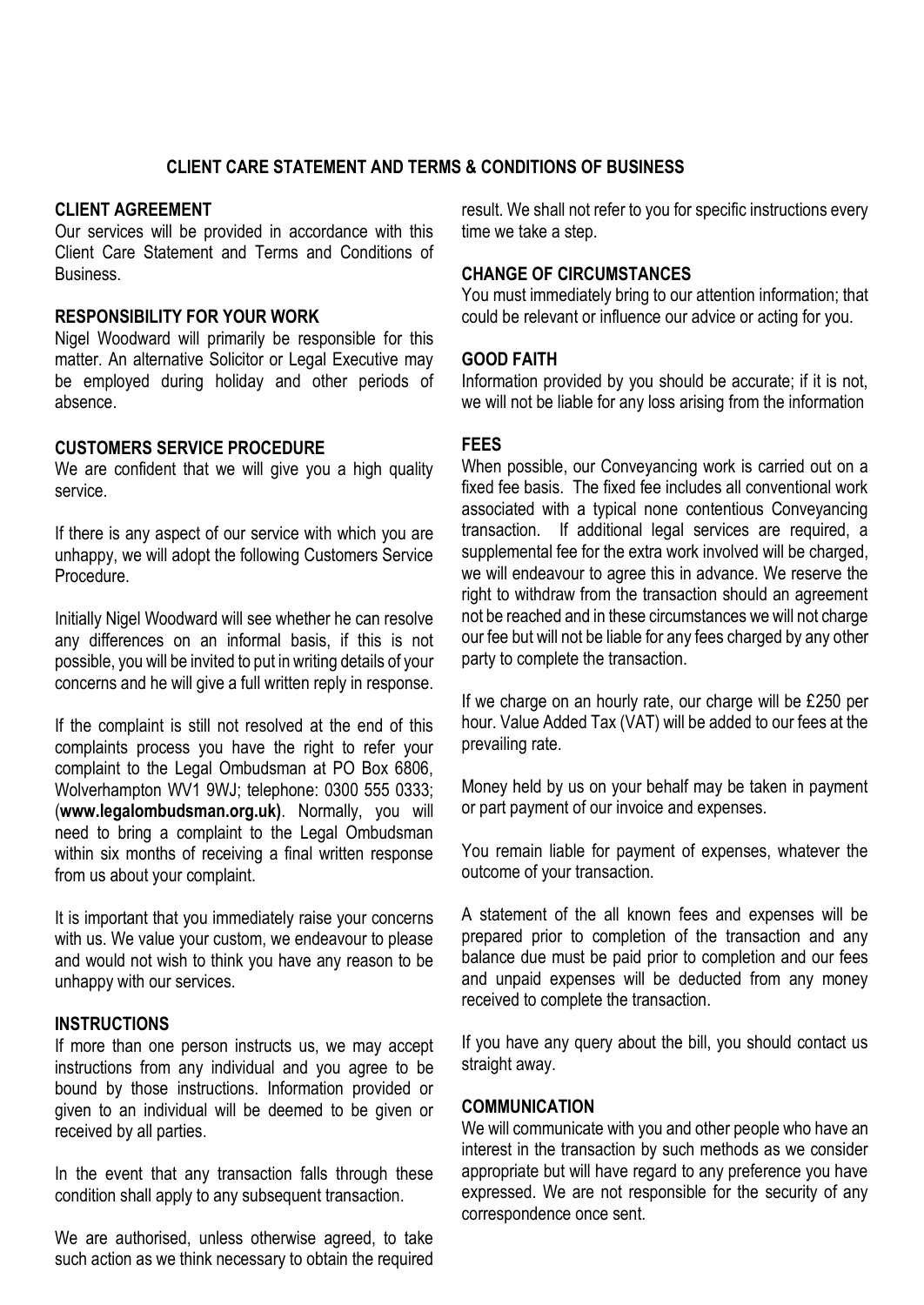Your particulars are held on our database. We may, use these details to send information which we think might be of interest to you. We do not make such information available to any other provider of products or services.

If we act for a lender in this transaction we have a duty to make full disclosure to the mortgagee of all relevant facts relating to the transaction. That will include disclosure of any discrepancies between the mortgage application and information provided to us, the source of funding the transaction and cashback payments or discount schemes which a seller is providing you. If a conflict of interest arises, we must cease to act for you in this matter.

## **ASSISTANCE**

When requested you will sign any document and carry out any act that is required in connection with the transaction.

You appoint us to act as your agents for all purposes in connection with the transaction or associated security.

### **MONEY**

You are required to ensure that money required from you is cleared in our client account the day before we are required to use it. We will not be liable for any delay or loss caused by funds not being cleared when required.

It is the firm's policy not to accept cash for more than £300.

We will not pay money to an overseas account or to a body that is not a party to the transaction.

We reserve the right not to accept payments from anyone other than you or your mortgage provider.

You agree to us not paying interest in relation to funds held as part of this transaction.

We will request the mortgage advance the day before completion. Any interest charged by your lender from the date of release of funds will be your responsibility.

If you authorise us to apply for the mortgage advance prior to exchange of contract or less than 5 working days prior to completion; we will not be responsible for any resulting interest or costs that are charged by the Lender because the transaction does not complete on the predicted completion date.

## **SEARCHES**

You authorise us to undertake our search enquiries with a commercial search organisation. In the event that the search provider's results are inaccurate, you will pursue its insurance company and not us.

## **MONEY LAUNDERING PREVENTION**

We are obliged to report any suspicions of money laundering, we do not accept any liability for loss arising from compliance with the legislation.

## **ADVICE**

You should consult other suitably qualified professionals for advice on non-legal matters such as your choice of a mortgage product (Financial Advisor) the condition of the property and its market value, (Surveyor), the condition of its services (Plumber, Electrician, Gas Engineer), environmental issues (Environmental Consultant) or for specific investment or tax advice (Accountant).

Our price structure is such that your instructions are accepted on the basis that they relate solely to conveyancing law and procedure and not to the implications of the transaction on your personal or business affairs. We do not advise on family law, welfare law, tax law (other than liability to Stamp Duty Land Tax), business law or investment law. Other lawyers may offer these services but you can expect to pay for the services offered.

### **CONFIDENTIALITY AND DATA PROTECTION**

You authorise us to disclose information:

- **-** If required by law or regulation.
- **-** To your mortgage provider; if it may relate to its decision to lend you money.
- **-** Parties involved in the transaction; in order to keep them informed or facilitate the transaction
- **-** Details of our privacy policy are available on our website and will be sent to you upon request.

Advice given by us to you is to be used only by you, in connection with this transaction. The Contracts (Rights of Third Parties) Act 1999 is excluded from this agreement.

### **LIABILITY**

- **-** You accept we are not responsible for:
- **-** Changes in the law or its interpretation that occur after we have completed the transaction.
- **-** For any loss, damage, cost or expense arising from the dishonest, deliberate or reckless misstatement, concealment or conduct of any other person or company.